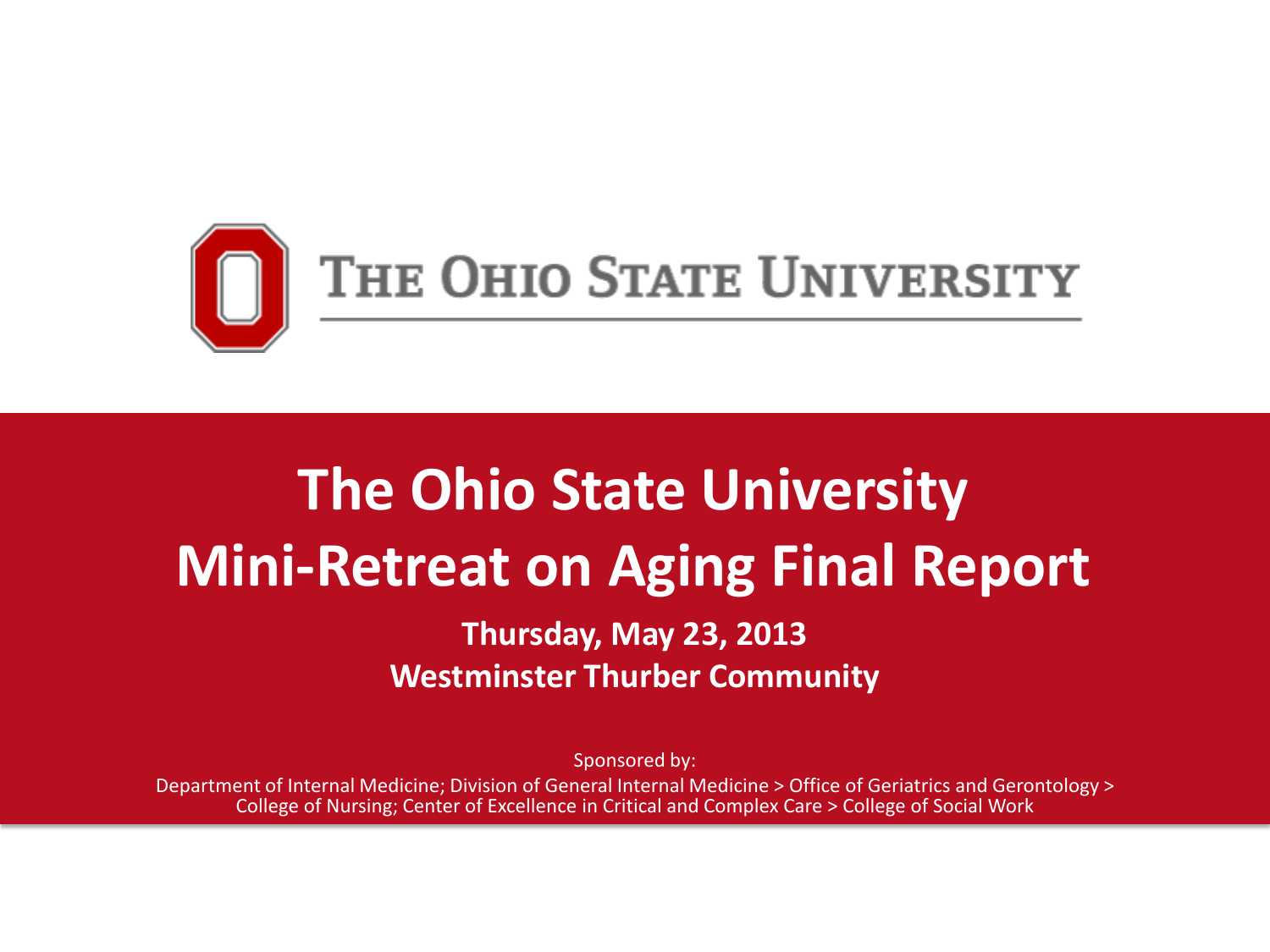# **Overview of the Retreat**

- Nearly 50 OSU faculty, staff and students came together to discuss the importance of aging at our university.
- The Deans from the Colleges of Medicine and Social Work provided opening comments to launch the event.
- Nine colleges and many different departments and initiatives took part— Arts and Sciences; Food, Agriculture and Environmental Sciences; Medicine; Nursing; Optometry; Pharmacy; Public Health; Social Work; Fisher College of Business; School of Health & Rehabilitation Sciences, Office of Distance Education and eLearning, and others.



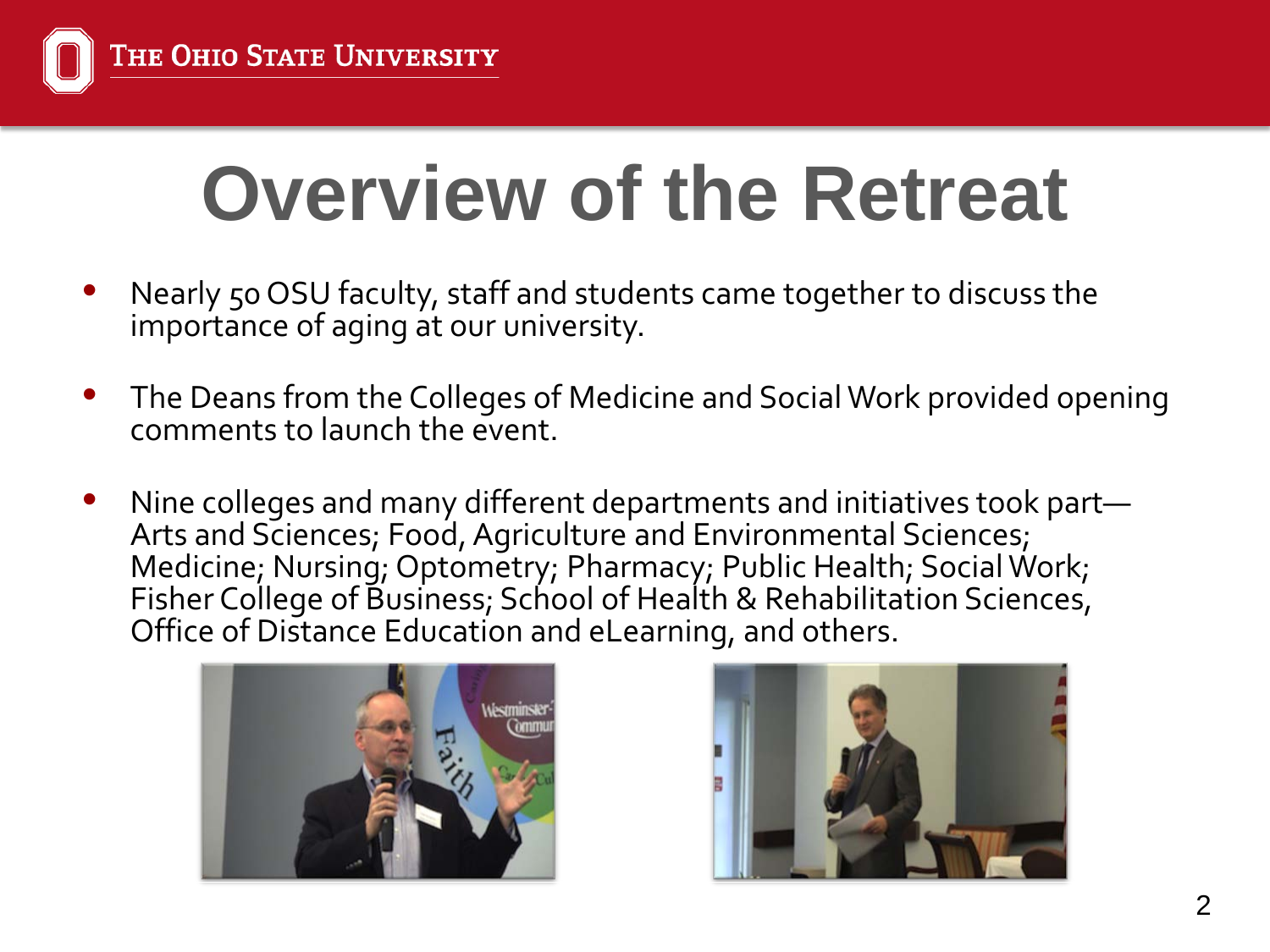

# **Purpose**

- To build relationships across campus around aging.
- To learn about aging education, research and clinical activities across campus.
- To think about "what could be" at Ohio State.

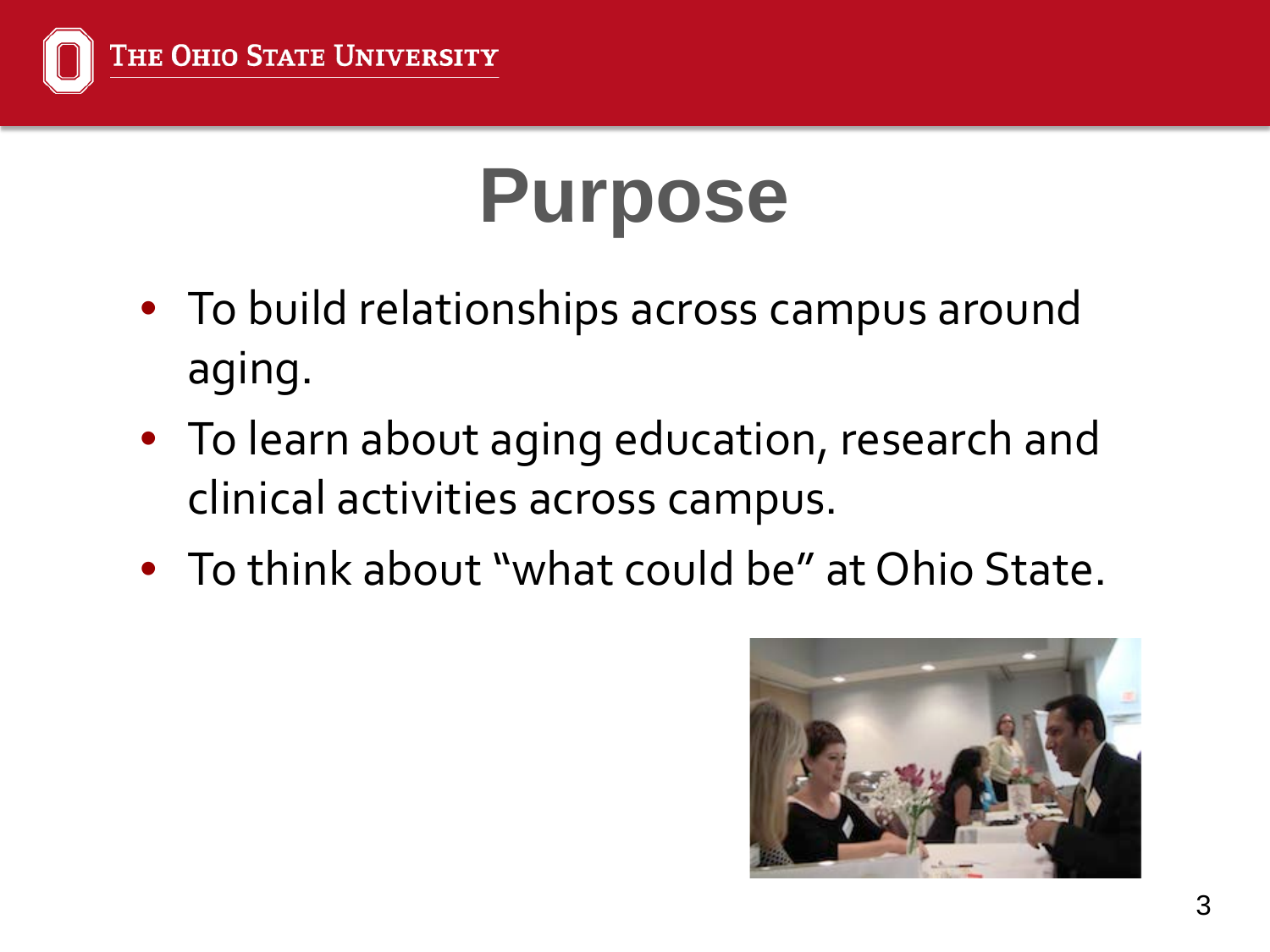

# **The World Café Format**

- The World Café format was used for the Retreat.
- World Café is a way to hold a meaningful conversation on what really matters.
- To do so, we asked the group to answer three separate questions

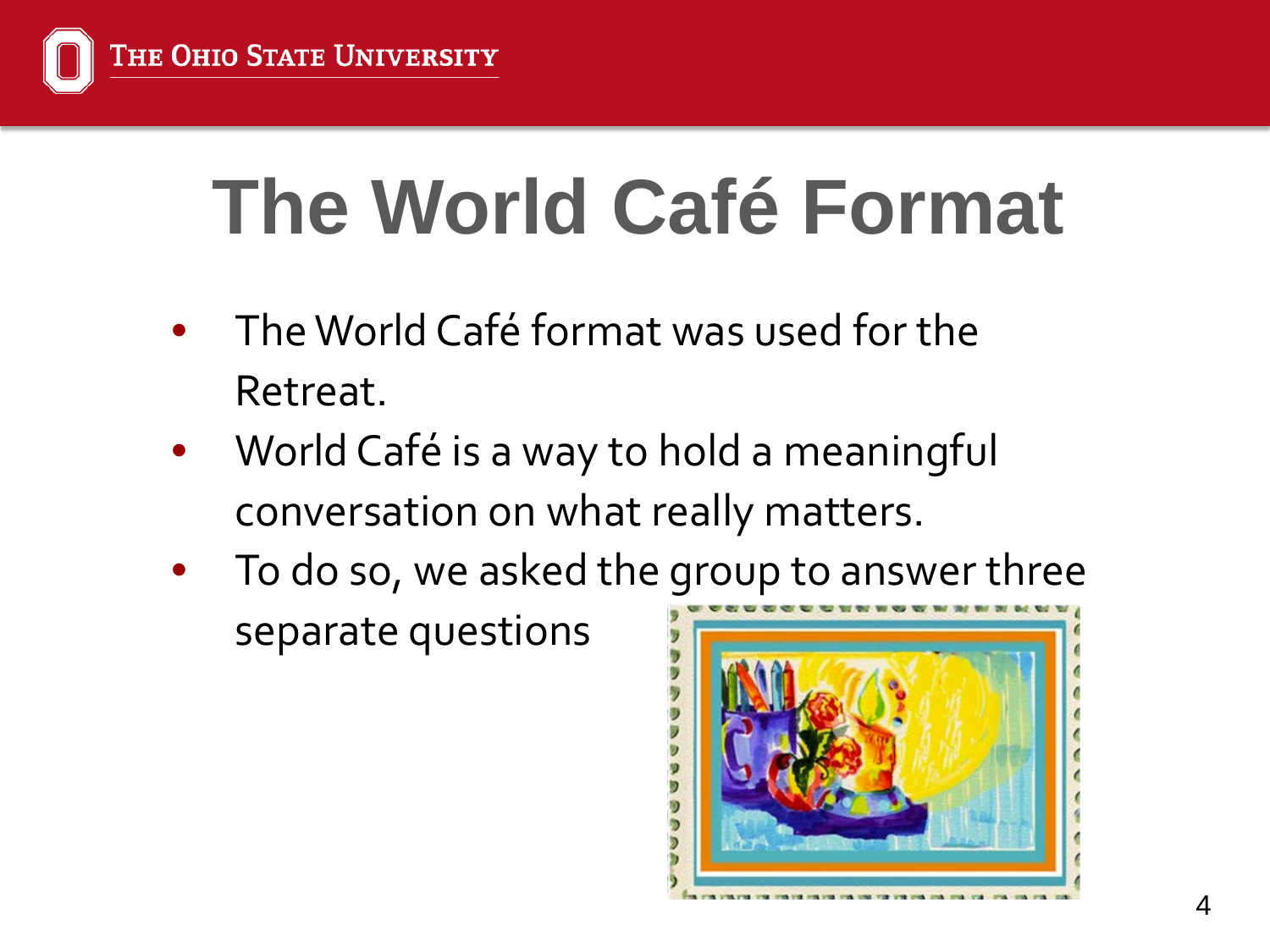

## **Question 1**



What resources currently exist across our campuses that support and advance aging research, teaching, and service?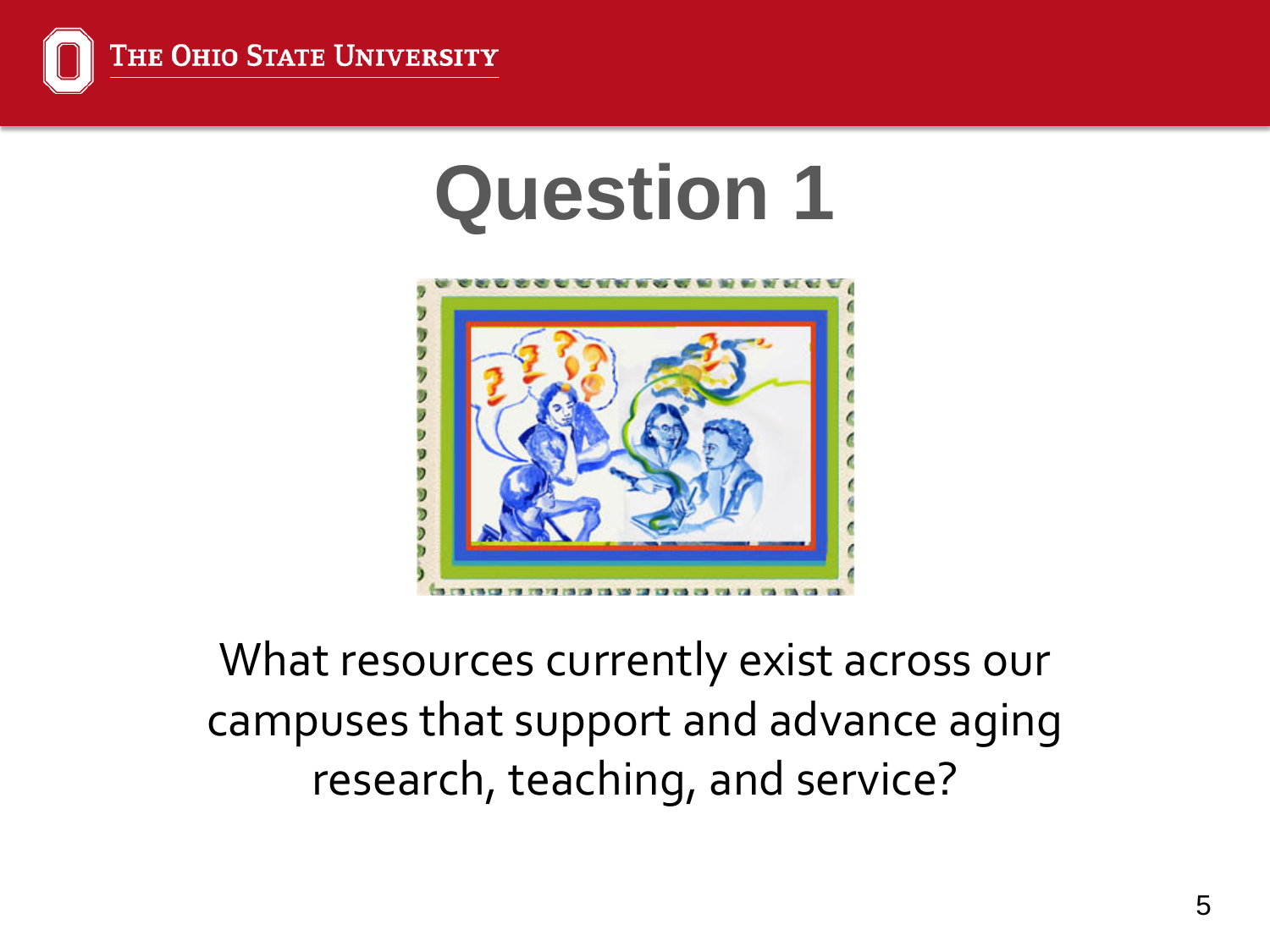## **Attendees Identified Current Resources……**

- Graduate Interdisciplinary Specialization in Aging
- The Office of Geriatrics and Gerontology
- Program 60
- Aging curriculum throughout Social Work, Nursing, Medicine and other colleges across campus.
- OSU/Community Partnerships
- Center for Critical and Complex Care, College of Nursing
- Proposed Intergenerational Day Care Center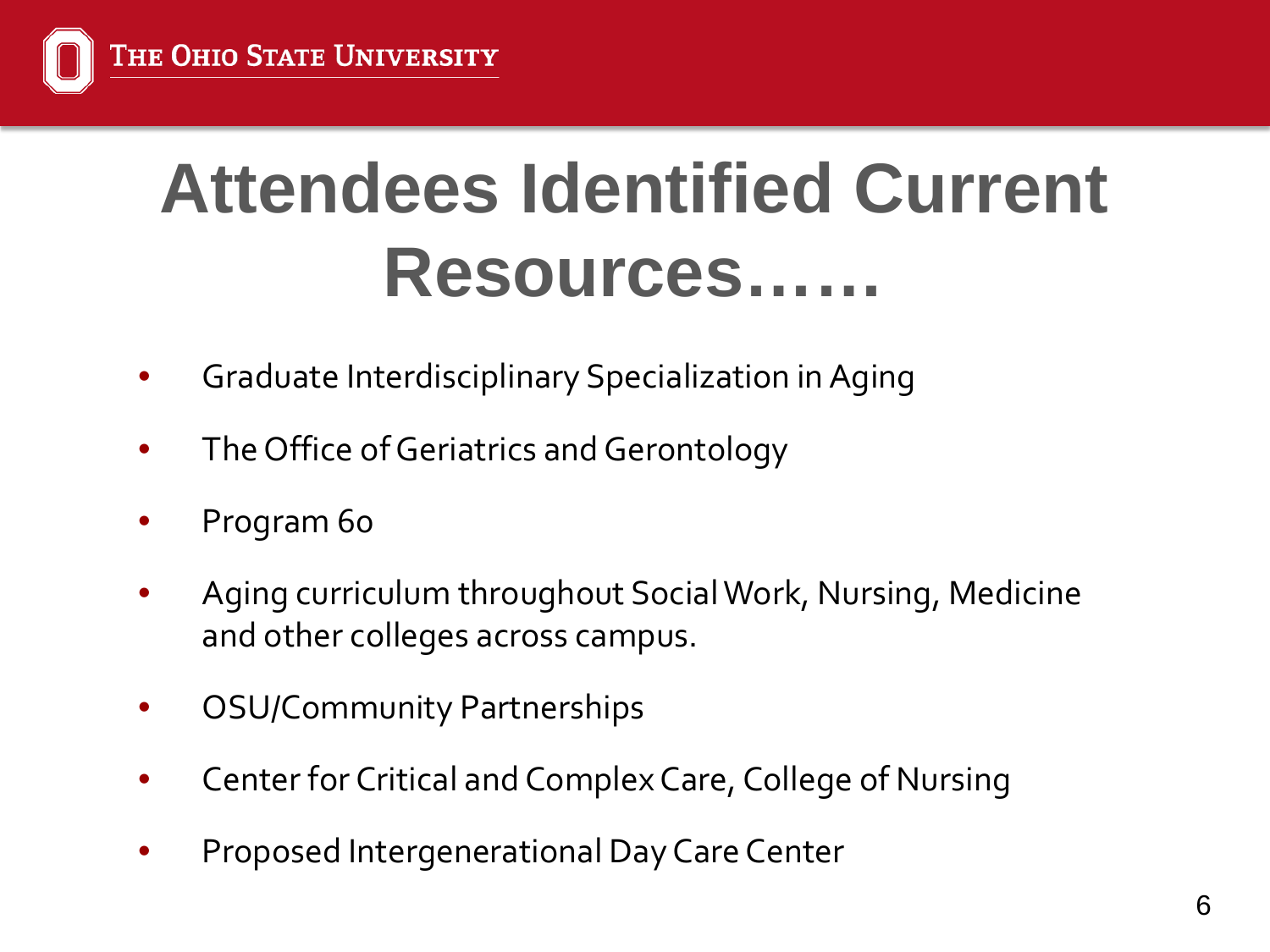

## **More Current Resources Identified at OSU**

- Bioethics Center
- Physicians House Call Program
- Generation Rx
- Department of English—medical linguistics.
- **Memory Disorders Clinic**
- MBA in Health Administration
- Center for Population Outcomes
- And more

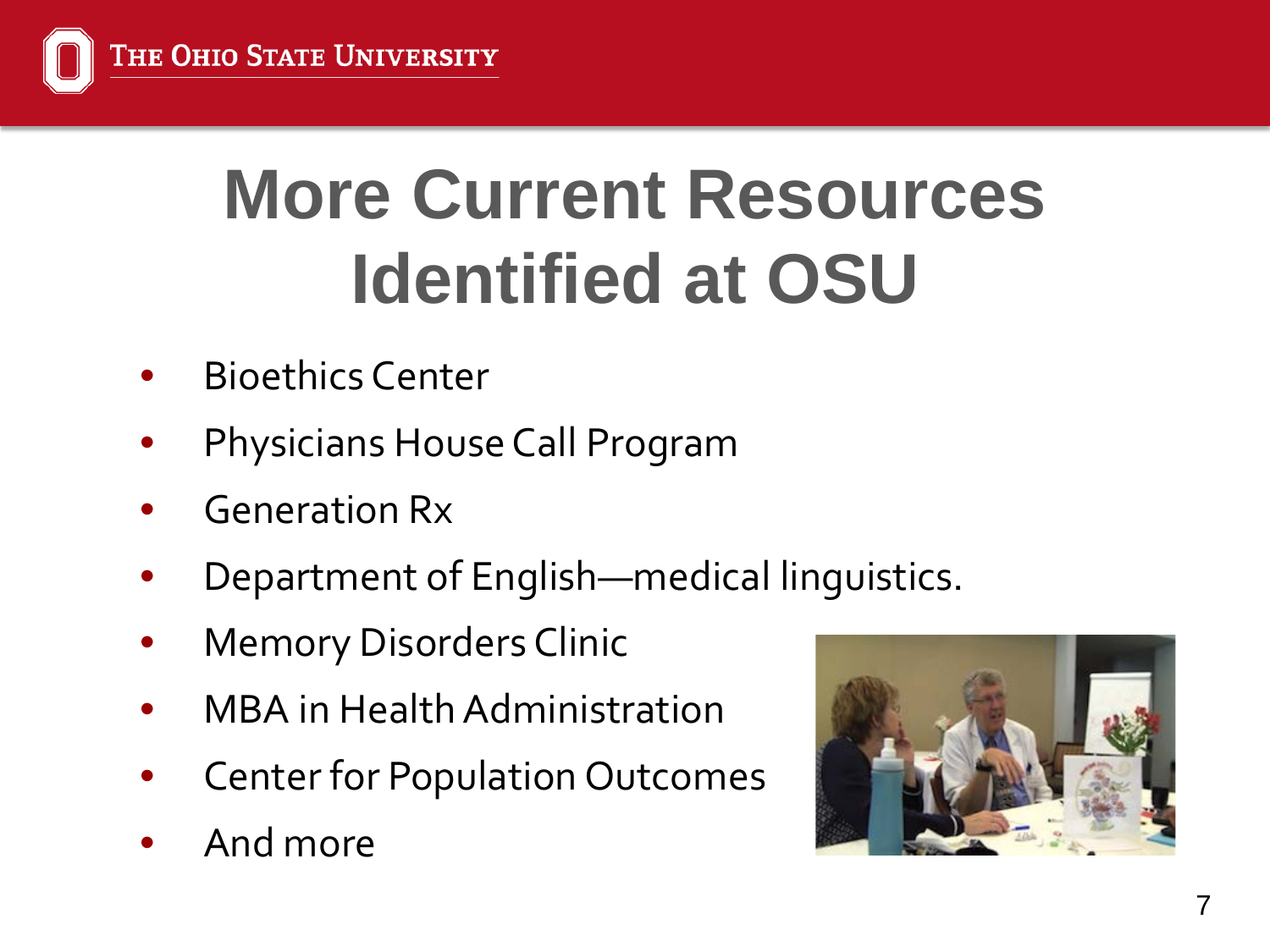

# **Question 2**

### In a perfect world, what would an aging initiative at OSU look like?

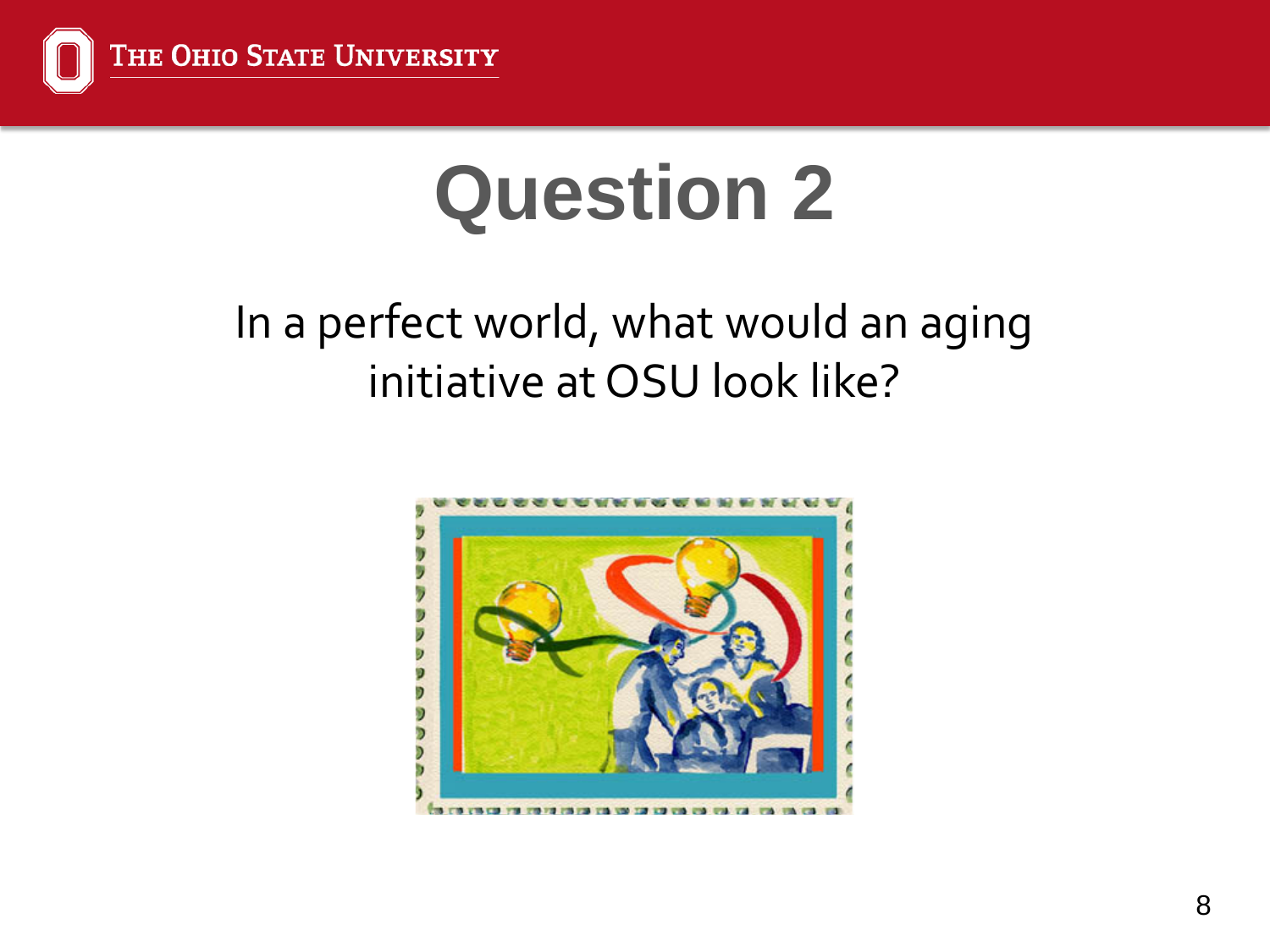

## **The Attendees "Perfect World" would be:**

- Center of Excellence on Aging (a building with infrastructure, research, social psych, education)
- Deans collaborating with one another.
- Faculty recruited with interest in aging.
- "Center" offering lectures for older adults, activities, exercise, nutrition, support.
- Central hub of expertise at OSU.
- Community services for aging in place.
- Personalized medicine; patient navigators—resources to support and assist in transitions.
- OSU Institute on Aging; Research Center; Practice Partnership; National Conferences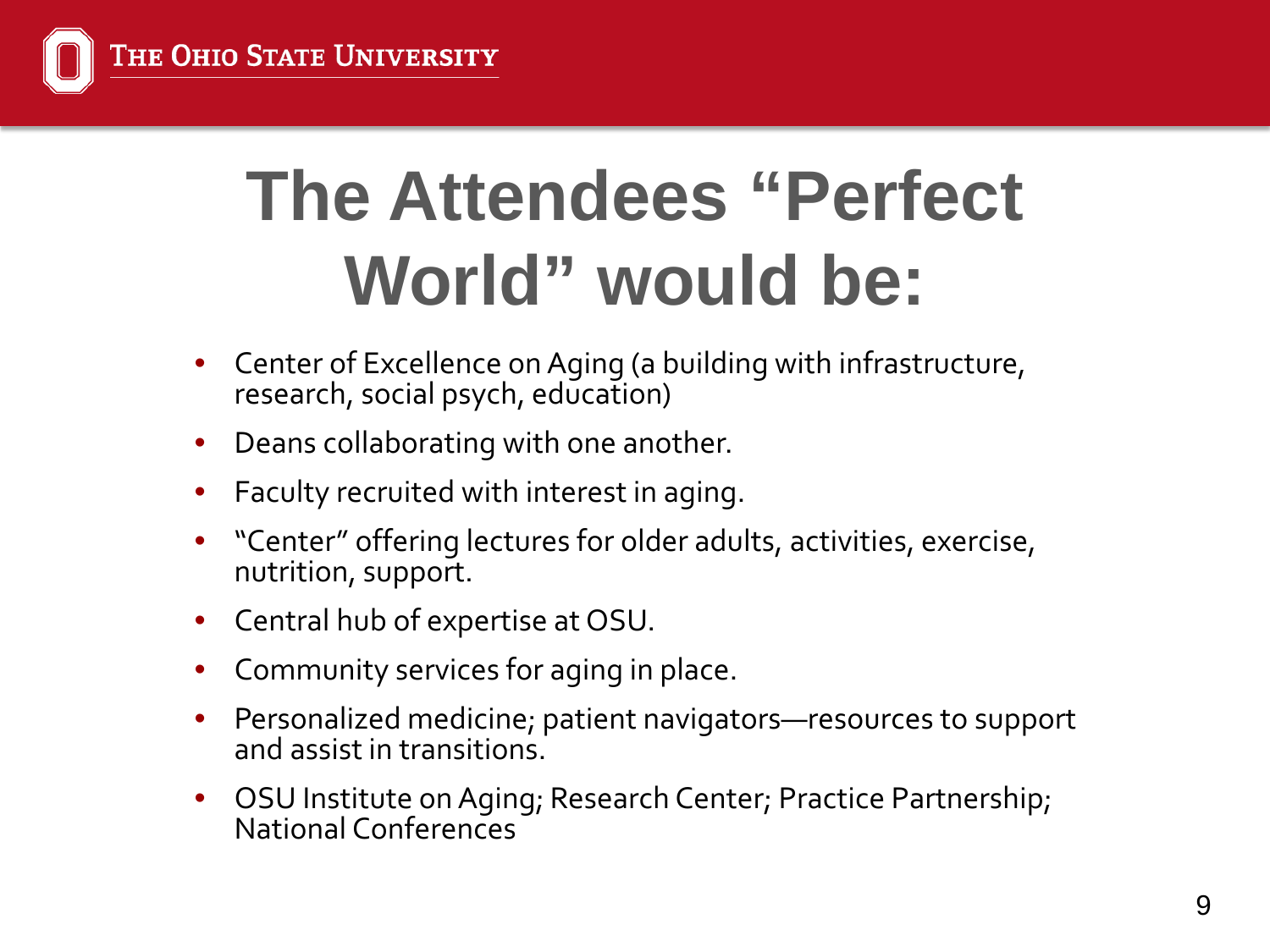

## **More responses to "In a Perfect World?"**

- Elevation of what Geriatrics and Gerontology already does.
- Attract physicians with expertise in aging.
- Bridge the gap between medical center and academic campus for NICHE hospital.
- Co-location of social work and health sciences.
- Center for Applied Research on Aging
- Identify a core team that can perform inpatient screenings and develop interventions for patients.
- Clearinghouse for everything on campus related to aging.
- And more.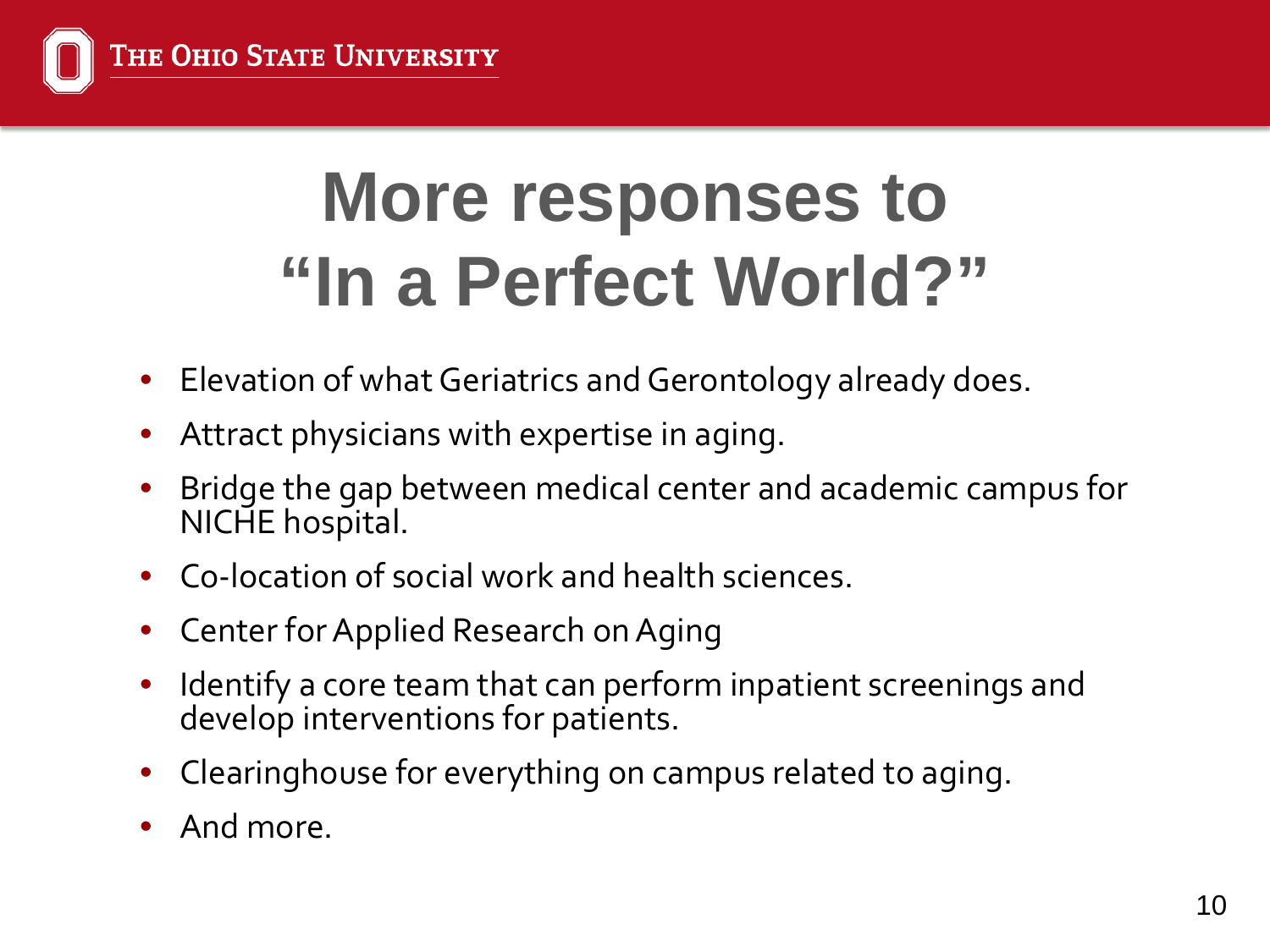Attendees were asked to work in groups to draw their vision of the "perfect world" at Ohio State. Following are some examples of their drawings.

Everyone was advised that no artistic talent was necessary to contribute to this portion of the Retreat!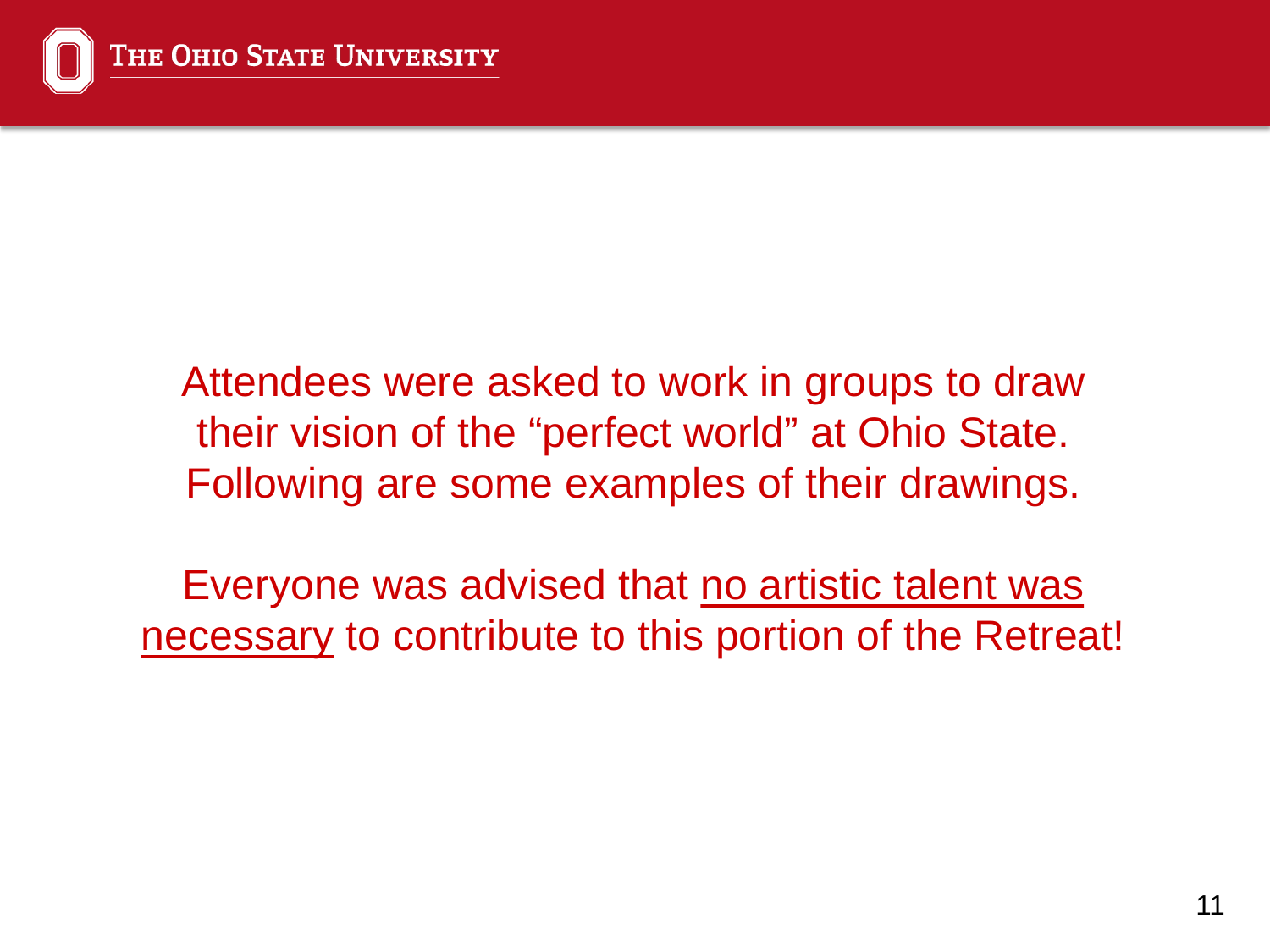

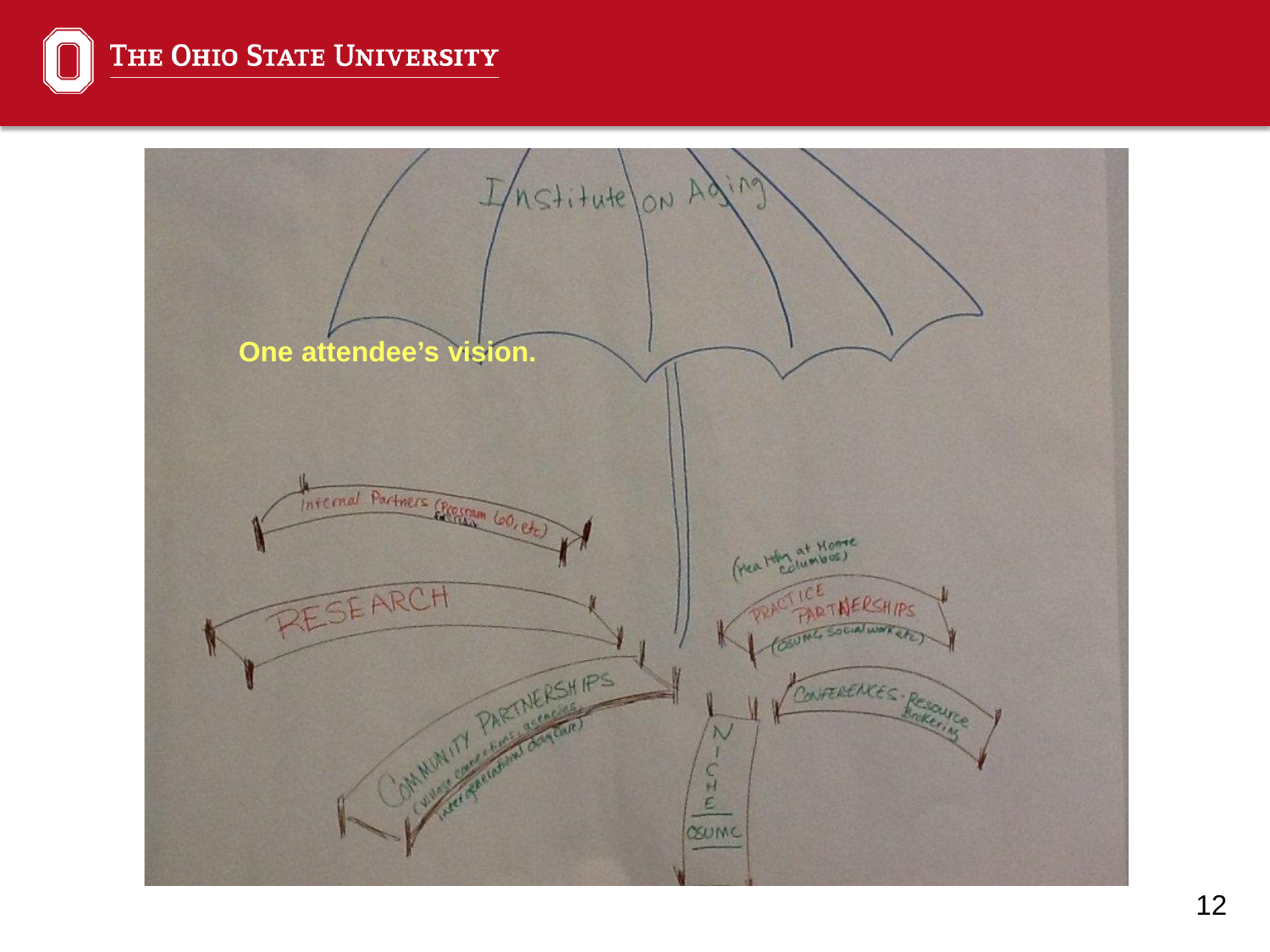THE OHIO STATE UNIVERSITY  $\Omega$ 

| ACE Unt<br>(Ircle of geriation life<br>Important Genetics<br>Condto / Dolina<br>Aussmalt<br>$\begin{picture}(180,10) \put(0,0){\line(1,0){15}} \put(10,0){\line(1,0){15}} \put(10,0){\line(1,0){15}} \put(10,0){\line(1,0){15}} \put(10,0){\line(1,0){15}} \put(10,0){\line(1,0){15}} \put(10,0){\line(1,0){15}} \put(10,0){\line(1,0){15}} \put(10,0){\line(1,0){15}} \put(10,0){\line(1,0){15}} \put(10,0){\line(1,0){15}} \put(10,0){\line($<br>Server ED<br>$-1$<br>Promont<br>ಥೆ<br>ther for<br>Applied Research<br>Gerateic<br>Assessment<br>Cline<br>Estrer<br>$F\overline{a}m\overline{b}$<br>AdA<br>1240<br><b>Quantity</b><br>Community<br>Recover |  |
|--------------------------------------------------------------------------------------------------------------------------------------------------------------------------------------------------------------------------------------------------------------------------------------------------------------------------------------------------------------------------------------------------------------------------------------------------------------------------------------------------------------------------------------------------------------------------------------------------------------------------------------------------------------|--|
| Another vision for a Center                                                                                                                                                                                                                                                                                                                                                                                                                                                                                                                                                                                                                                  |  |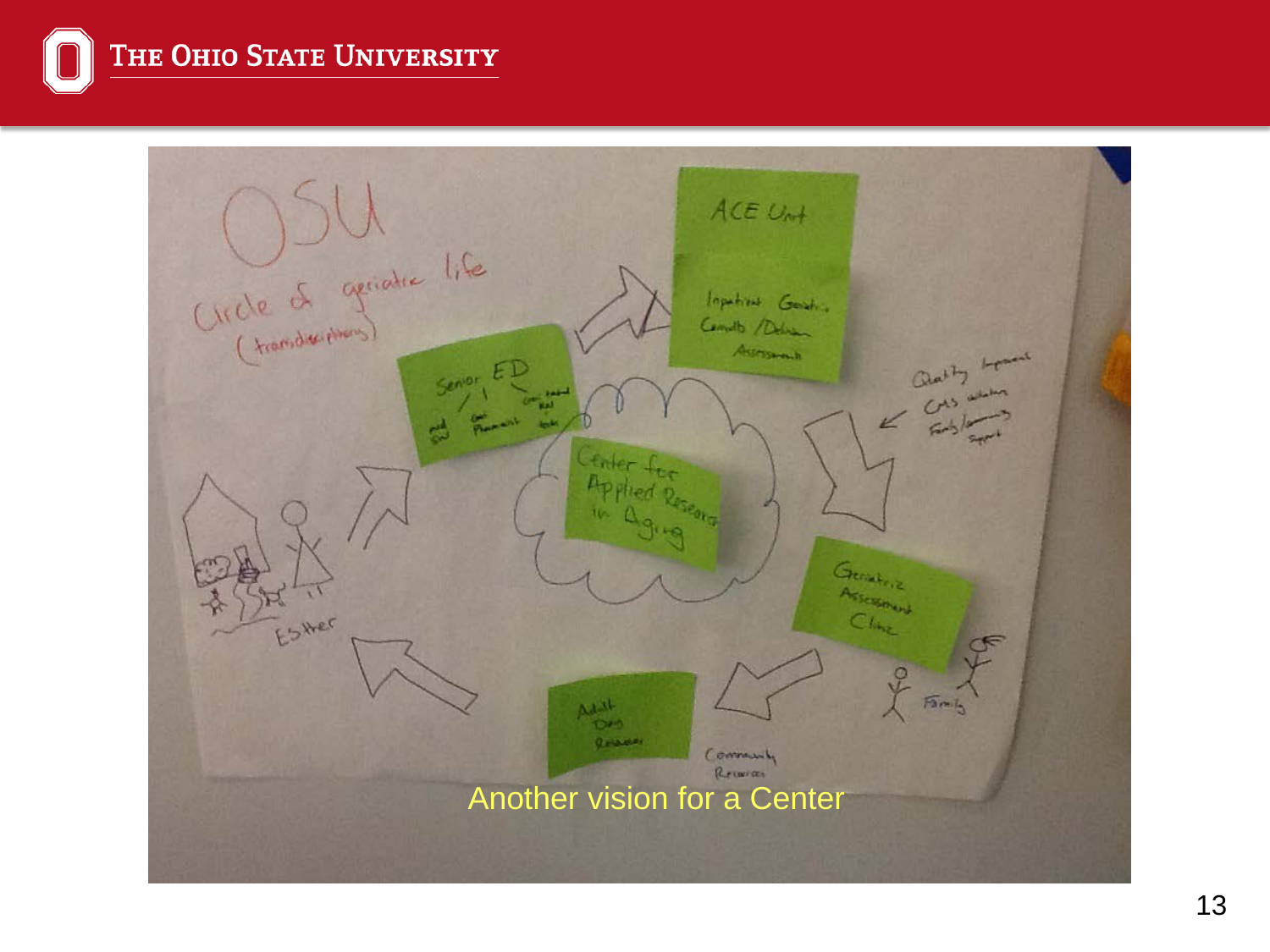![](_page_13_Picture_0.jpeg)

![](_page_13_Picture_1.jpeg)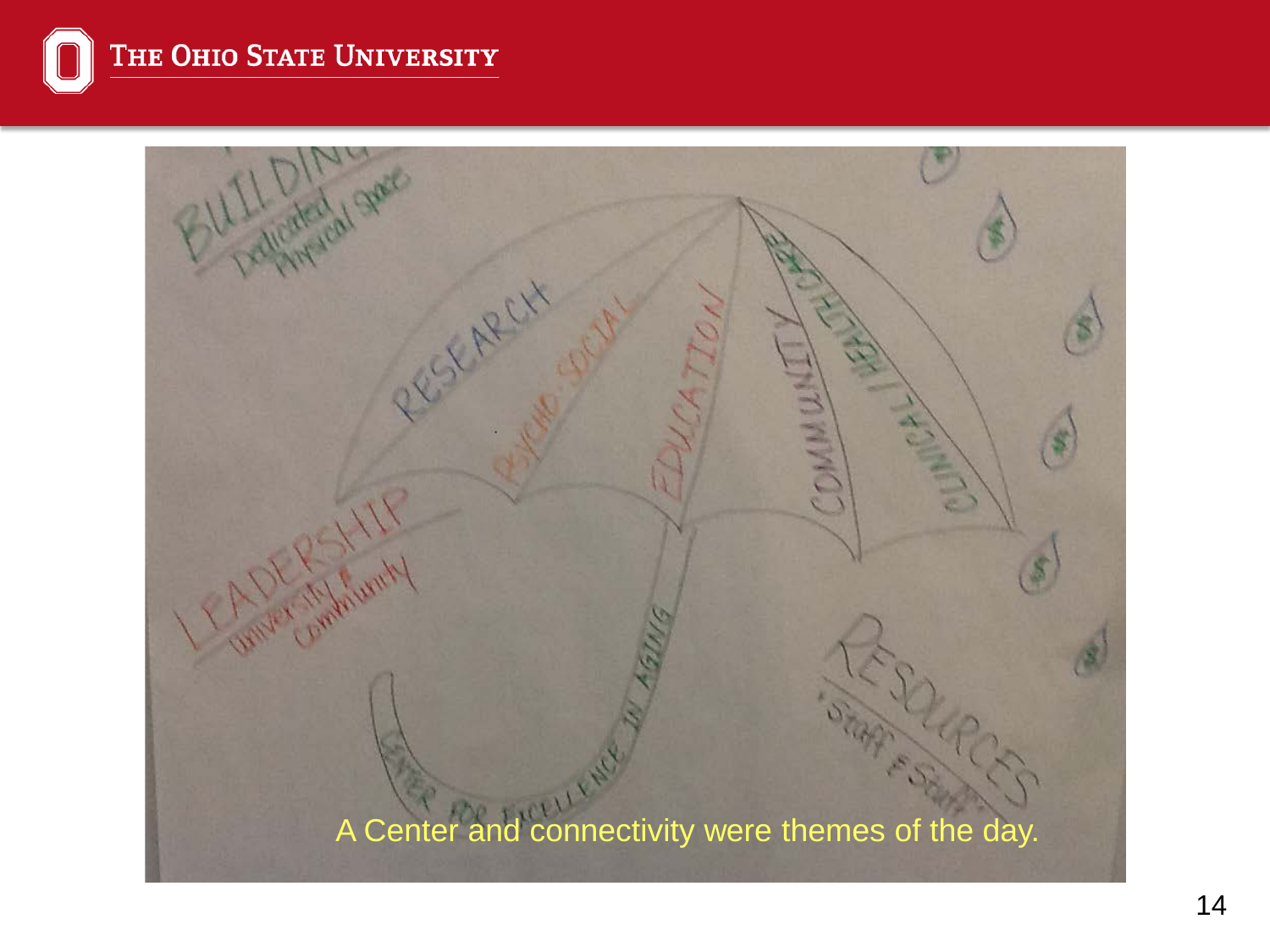![](_page_14_Picture_0.jpeg)

# **Question 3**

![](_page_14_Figure_2.jpeg)

To be successful, what would need to happen to make these goals and ideas a reality?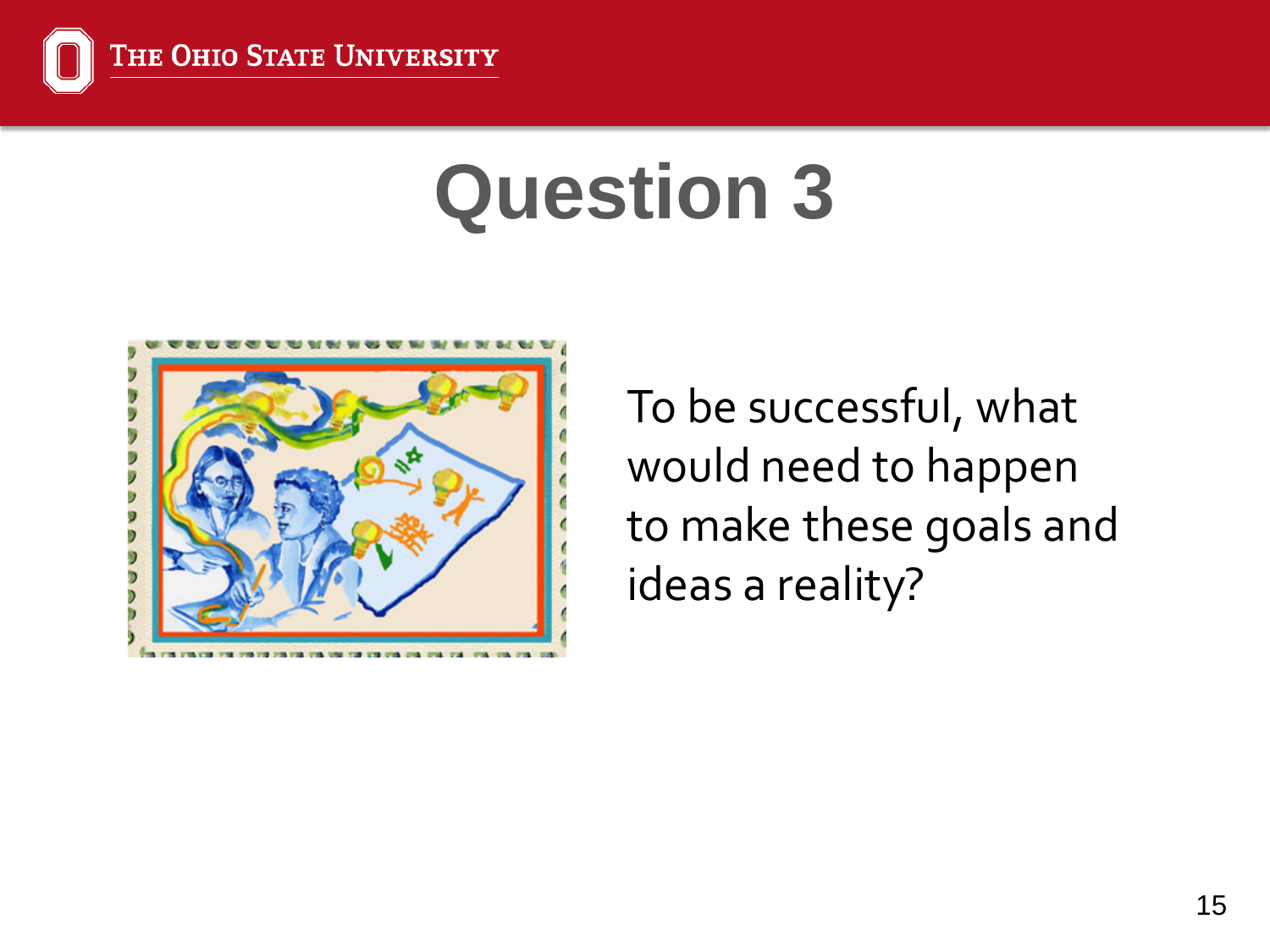![](_page_15_Picture_0.jpeg)

## **Attendee Responses: What's Needed?**

- Support from top leadership to make aging a high priority; institutional champion.
- Funding—strategic fundraising, government grants, foundation grants, OSU alumni.
- Dedication and passion for the field of aging.
- Establish interdisciplinary collaboration, communication, and internal partnerships.
- Motivation, interest, willingness to "get it done."
- Infrastructure building, physical space, presence, people.
- Clearinghouse for research/sustainable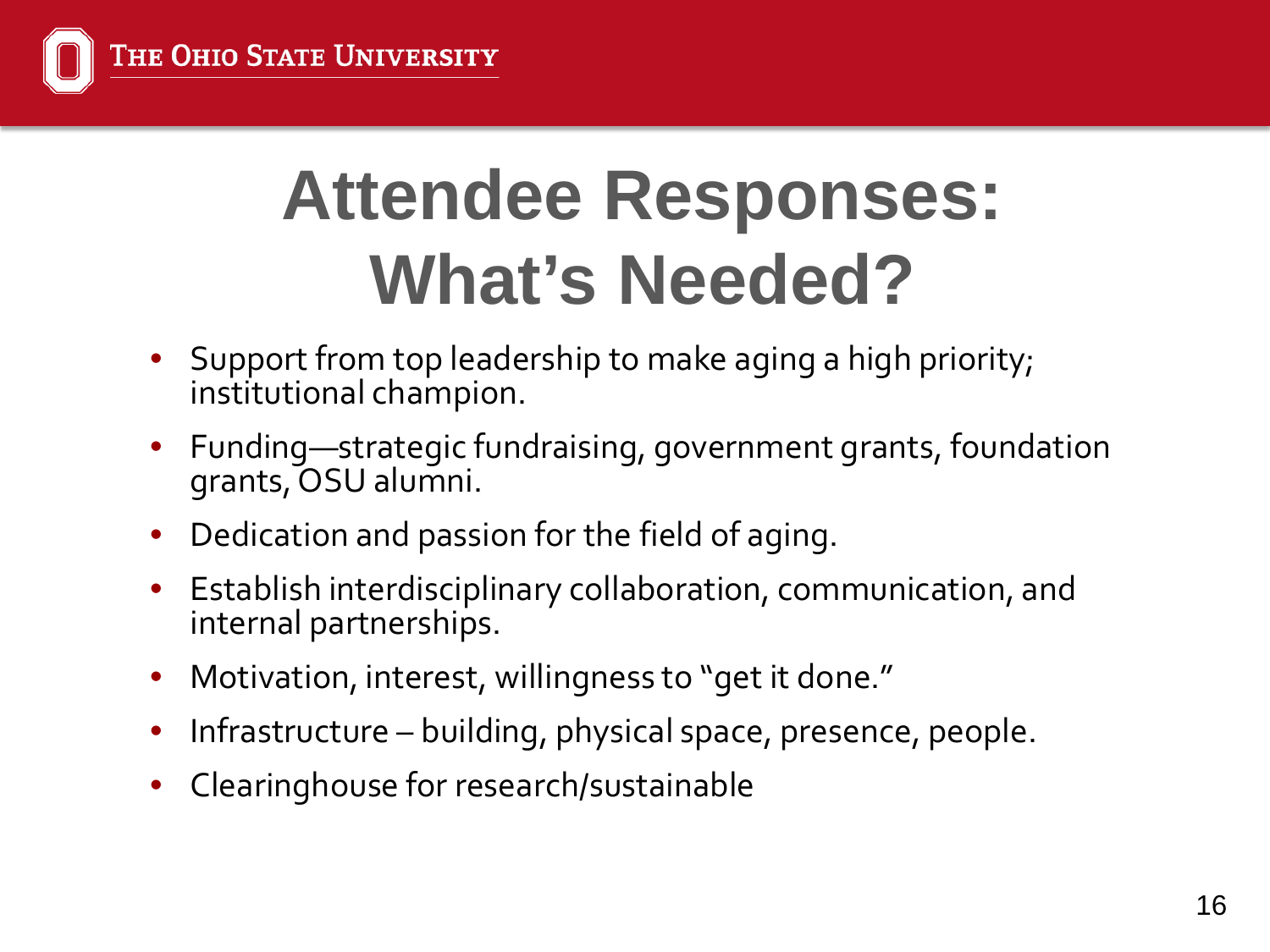### **The World Café Conversation Brought Forward 3 Clear Themes**

#### **That our resources are many:**

- The Office of Geriatrics and Gerontology
- Aging education in other colleges across campus, including the undergraduate Minor in Aging and the Graduate Interdisciplinary Specialization in Aging.
- Collaborations among disciplines and programming across colleges.
- The size of the university.
- Connections with the larger community.
- Research resources and connections.

![](_page_16_Picture_9.jpeg)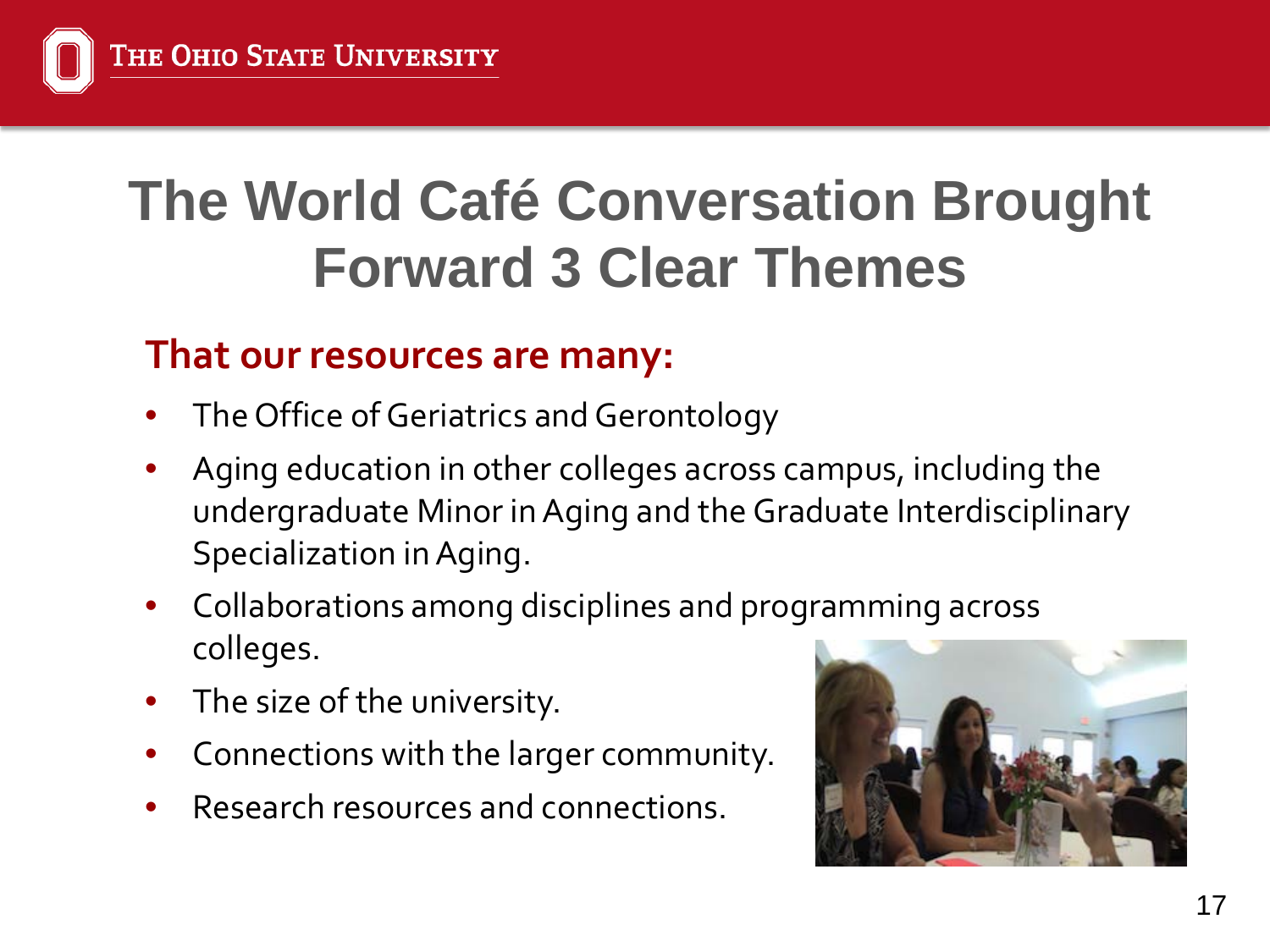![](_page_17_Picture_0.jpeg)

# **More Identified Themes**

### **That "the perfect world" would include:**

- A center on aging…..a physical space. The proposed intergenerational day care center was identified multiple times as a clear possibility.
- Comprehensive leadership in teaching, learning and research.
- Person-centered/patient-centered approach.
- One-stop shop.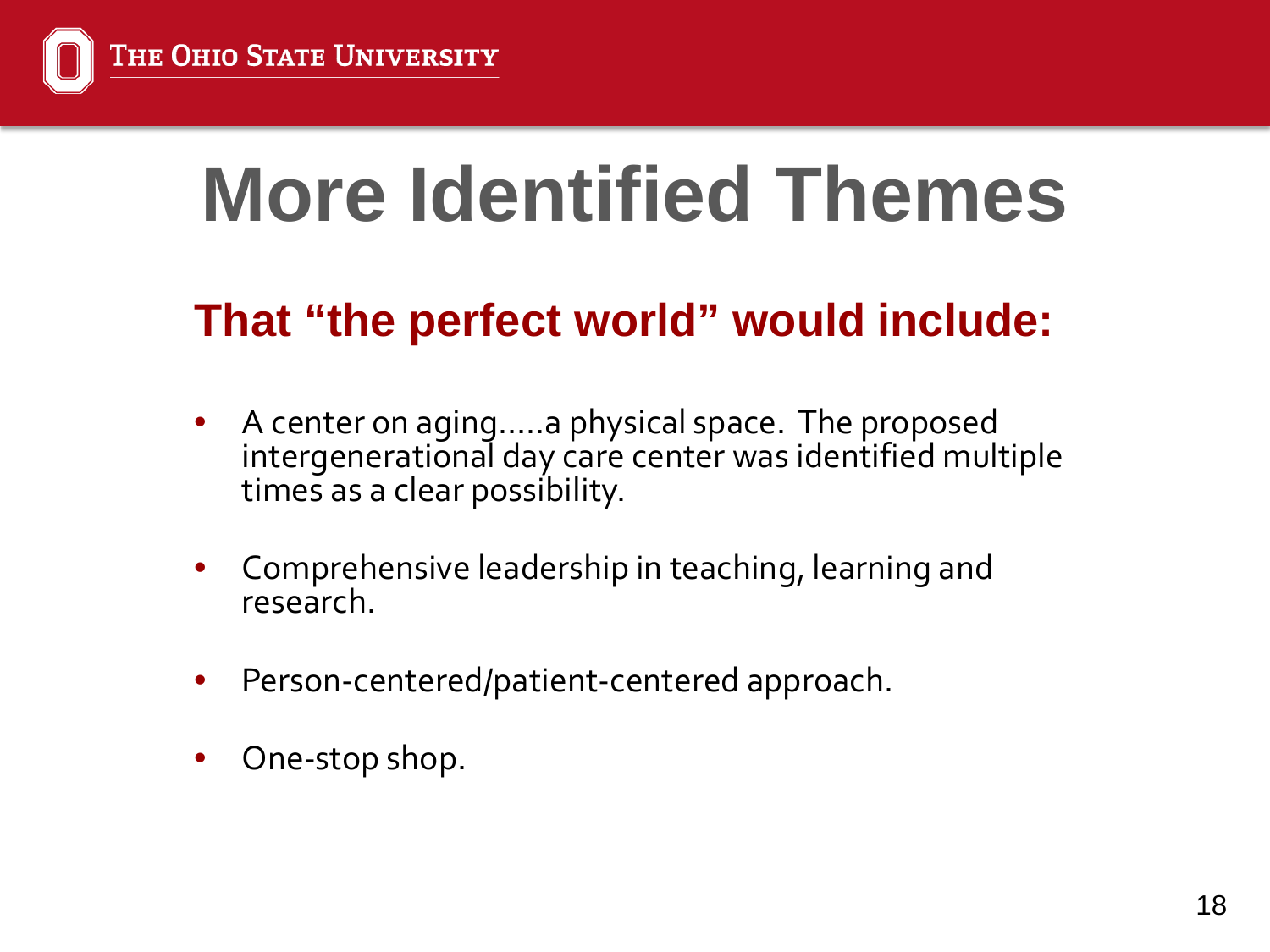![](_page_18_Picture_0.jpeg)

# **The Third Theme**

#### **That, in order to be successful, the university would need:**

- Institutional champion(s)
- Money/grants
- To consider the proposed intergenerational day care center as the possible location of a "center."
- The groundswell and momentum to continue
- Communication Collaboration -- Information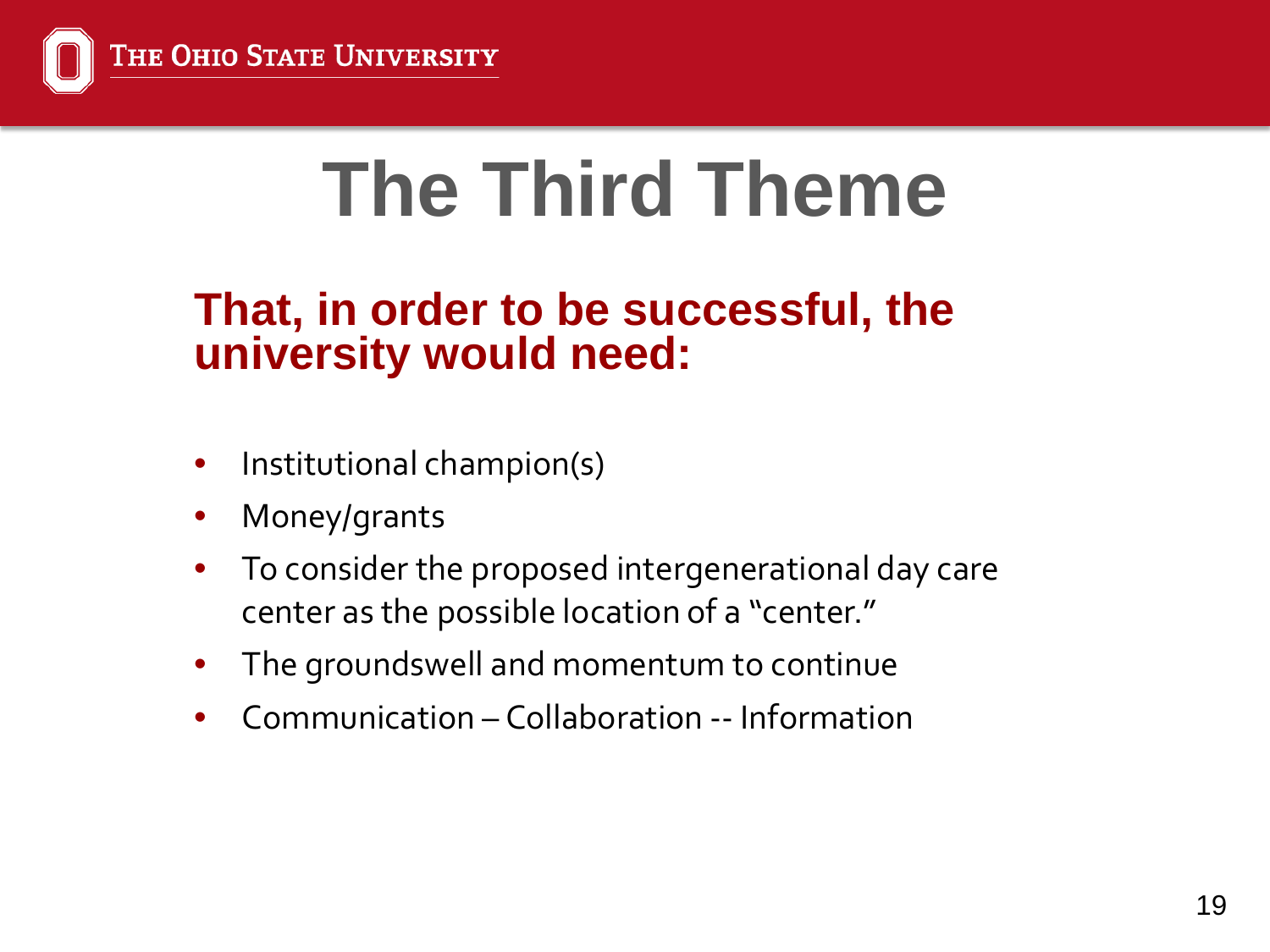## **Commitments**

**Those in attendance were asked what they were willing to commit to in order to advance the issue of aging on campus. Some of their responses included….** 

- "*I would like to co-lead an initiative to open an ACE unit at OSU Wexner Medical Center."*
- *"I will meet with the Dean of the College of Social Work to start a collaborative working relationship."*
- *"I will meet with administration and faculty to further initiatives for better care in the Emergency Department."*
- *"I will start a community board on aging that will include durable medical equipment suppliers, skilled nursing facilities, and home health agencies."*
- *"I will help create the next meeting to move today's discussion forward."*
- *"Bring inspiration in the College of Pharmacy about the opportunities in the field of aging."*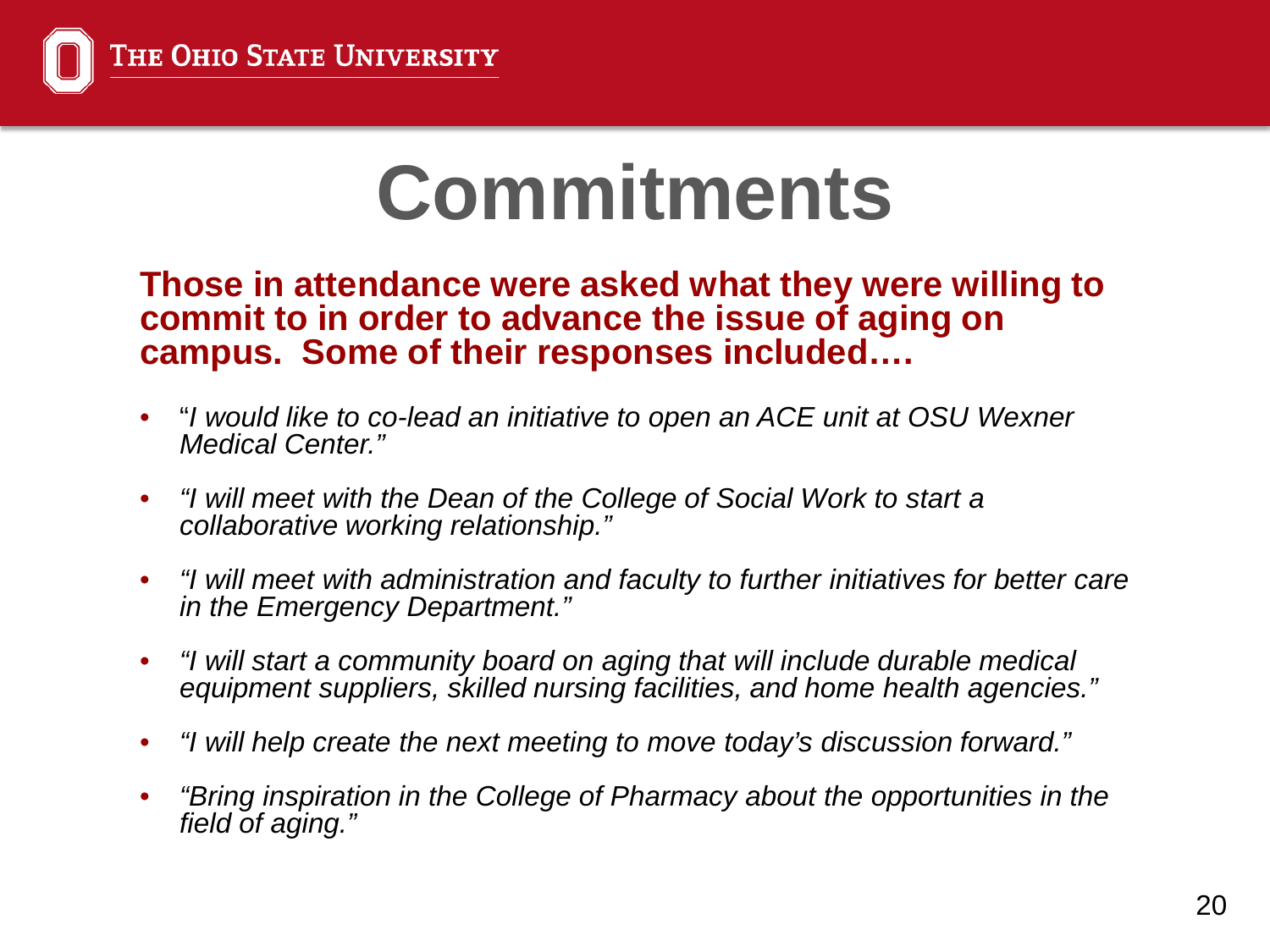# **More Commitments…..**

- *"I would sit on a committee for the development of our Center for Excellence in Aging."*
- *"Assemble a team that can perform geriatric screenings and select interventions for inpatients."*
- *"Work on the aging minor in order to attract more undergraduates to aging."*
- *"Meet with other groups within the university to improve collaboration and communication."*
- *"I will share the visions and conversations of the mini-retreat with university community and leadership."*
- *"Communicate with someone at three other colleges at OSU for collaborations on classes, research and networking."*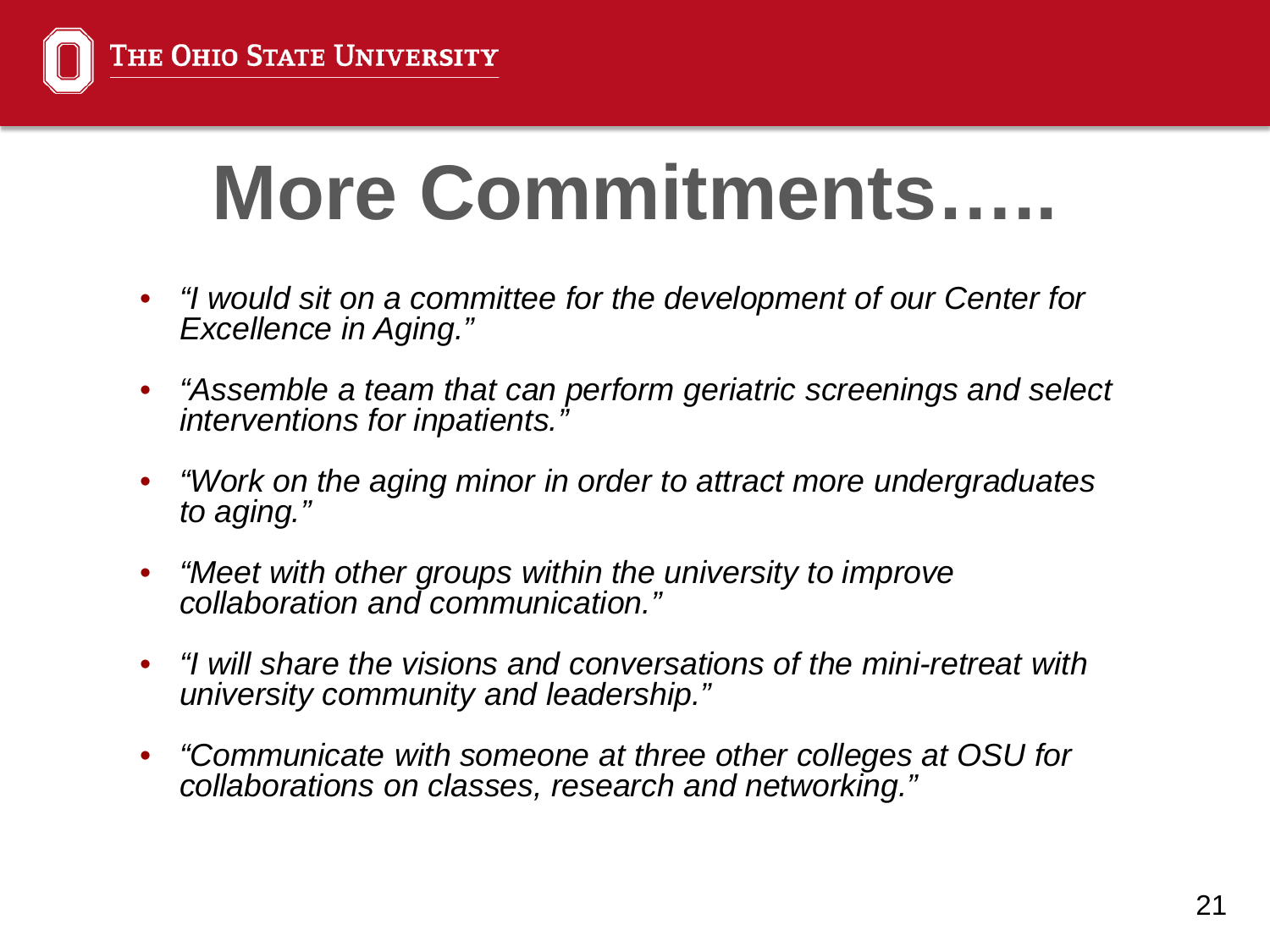# **What Are Our Next Steps?**

- Share the report with attendees and the campus-wide community.
- Create a database of existing programs that concern aging.
- Identify champions for specific initiatives.
- Share the vision of the Intergenerational Day Care Center with attendees.
- Further the energy and enthusiasm of the World Café/Mini-Retreat on Aging by organizing another event during the 2013/14 academic year.